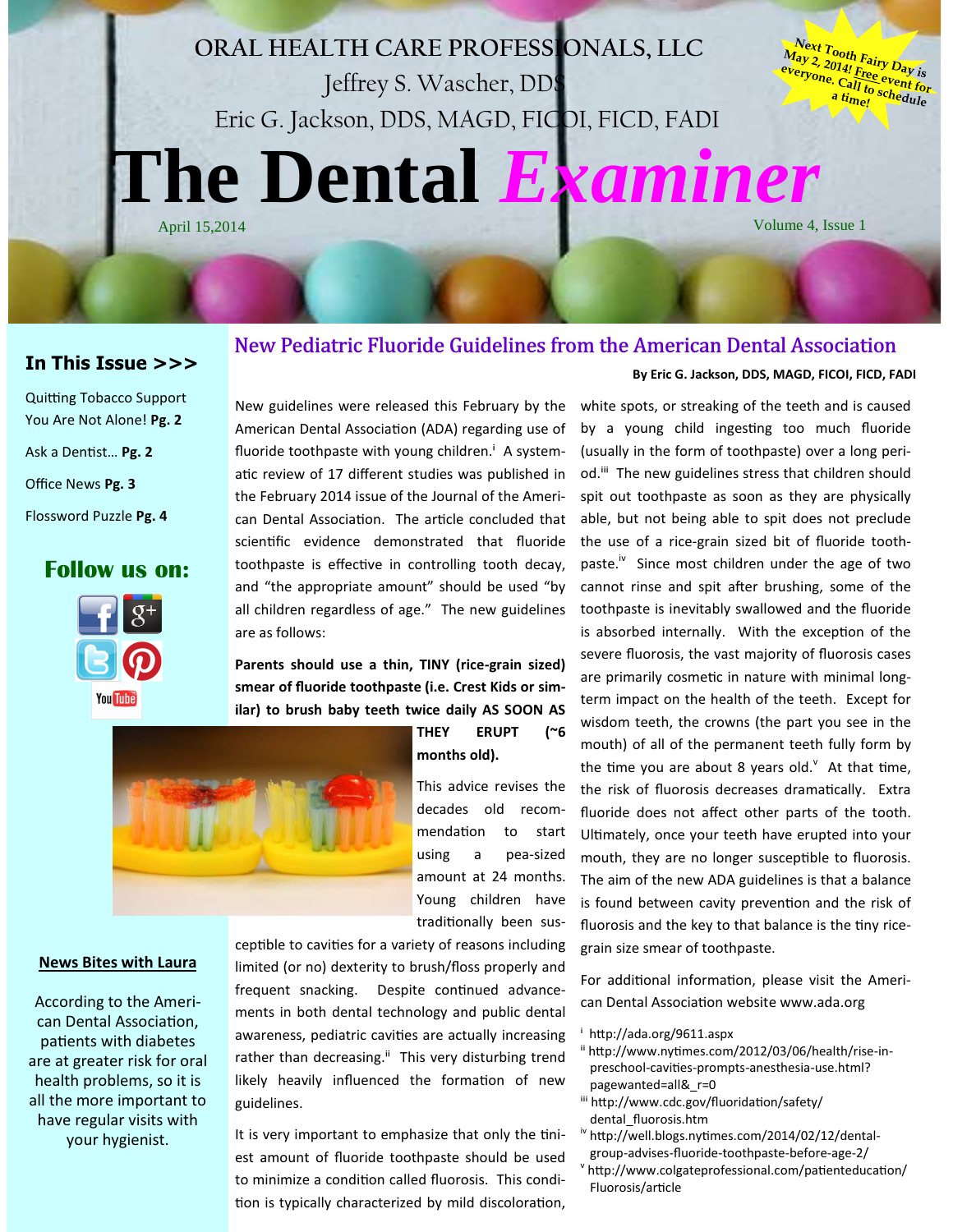# Ask a Dentist...

## Q: Should I floss before or after brushing my teeth?

A: In general, a "Floss First" approach is generally recommended. By flossing first, you remove any large debris thereby allowing a good electric toothbrush (Sonicare, Oral-B) access to the area in-between the teeth. Although strong, electric toothbrushes often cannot dislodge large pieces...therefore I recommend "Floss First." You might have voted for "after" because typically that what the dental hygienist does at your cleaning appointment. The difference is that during a dental hygiene appointment the large food debris, in addition to tartar/calculus, is removed by the metal hand instruments and the ultrasonic scaling unit. This is a far more comprehensive cleaning than a simple flossing. In addition, your hygienist likely flosses after polishing to help remove any residual polishing paste and sends you home with that nice "clean" feeling.

In reality, very few people floss 1x/day as they should (only 5% according some studies). So even if you like flossing after brushing, you're doing better than the 95% of people not flossing at all!

Flossing technique is very important. Follow the link for a quick review...http://bit.ly/1fgguep

Happy Flossing, Dr. Eric

## Quitting Tobacco Support . . . You Are Not Alone!

Quitting the use of tobacco is HARD!! If you smoke or know someone that smokes, you are probably already very much aware of all the health warnings you receive about smoking and how important it is to quit smoking from family, friends, healthcare providers, insurance companies, and even the TV. But let's be honest, it is much easier said than done.

If you have made several attempts to quit the use of tobacco, you probably have attempted several different methods (i.e. cold turkey, gum, the patch). The same method doesn't work for everyone because everyone is different and have different reasons and trig-



gers for using different forms of tobacco. So how do you know which quitting method is going to work? You don't! To make matters worse while you are attempting to quit, you start to feel overwhelmed, alone and that no one understands your struggle. It's easier to just give into the temptation to go back to using tobacco.

Don't be discouraged. There is hope and you are about to be enlightened. Did you know that with proper support you have the highest chance in beating your tobacco addiction?! Great news, the Illinois Department of Public Health has funded some wonderful, FREE programs to provide ALL residents of Illinois with the proper help and

By Tammie MacMullen, BSB, MHA

#### Courage to Quit (In-person Support)

Courage to Quit is Respiratory Health Association's group quit smoking program. This six-session program takes place over seven weeks, with the quit date set for the third session. Trained educators will offer you the support you need to help you reach your smoke-free goals while providing you with information on addiction and withdrawal, quit smoking medicines, managing cravings, avoiding triggers, health benefits of quitting and free quitting resources.

To Register contact Pat Carey at 630-384-8218 or Elise Schram at 630-221-7075. Next program begins on May 7th at the DuPage County Health Department, 111 North County Farm Road, Wheaton, IL. Indicate either 12:00PM or 4:00PM class.

### BecomeAnEx.org (Online Support)

The EX Plan is a free quit smoking program, one that can show you a whole new way to think about quitting. It's based on personal experiences from ex-smokers as well as the latest scientific research from the experts at Mayo Clinic.

The EX Plan helps you see quitting not as one big war, but as a number of little battles you can actually win. And the secret to winning these battles is re-learning your life without cigarettes. The EX Plan has three main steps.

### Quitline (Phone Support)

The Illinois Tobacco Quitline is a FREE resource for tobacco users who want to quit for good. Their registered nurses, respiratory therapists, and certified tobacco-treatment counselors are on call 7 days a week, 7AM-11PM to answer all your tobacco-related ques tions and provide the support you need to break the habit.

Please feel free to contact our office for more information and we would love to help you. You aren't alone!

There are currently three programs available from the DuPage County Health Department and the Respiratory Health Association of Metropolitan Chicago.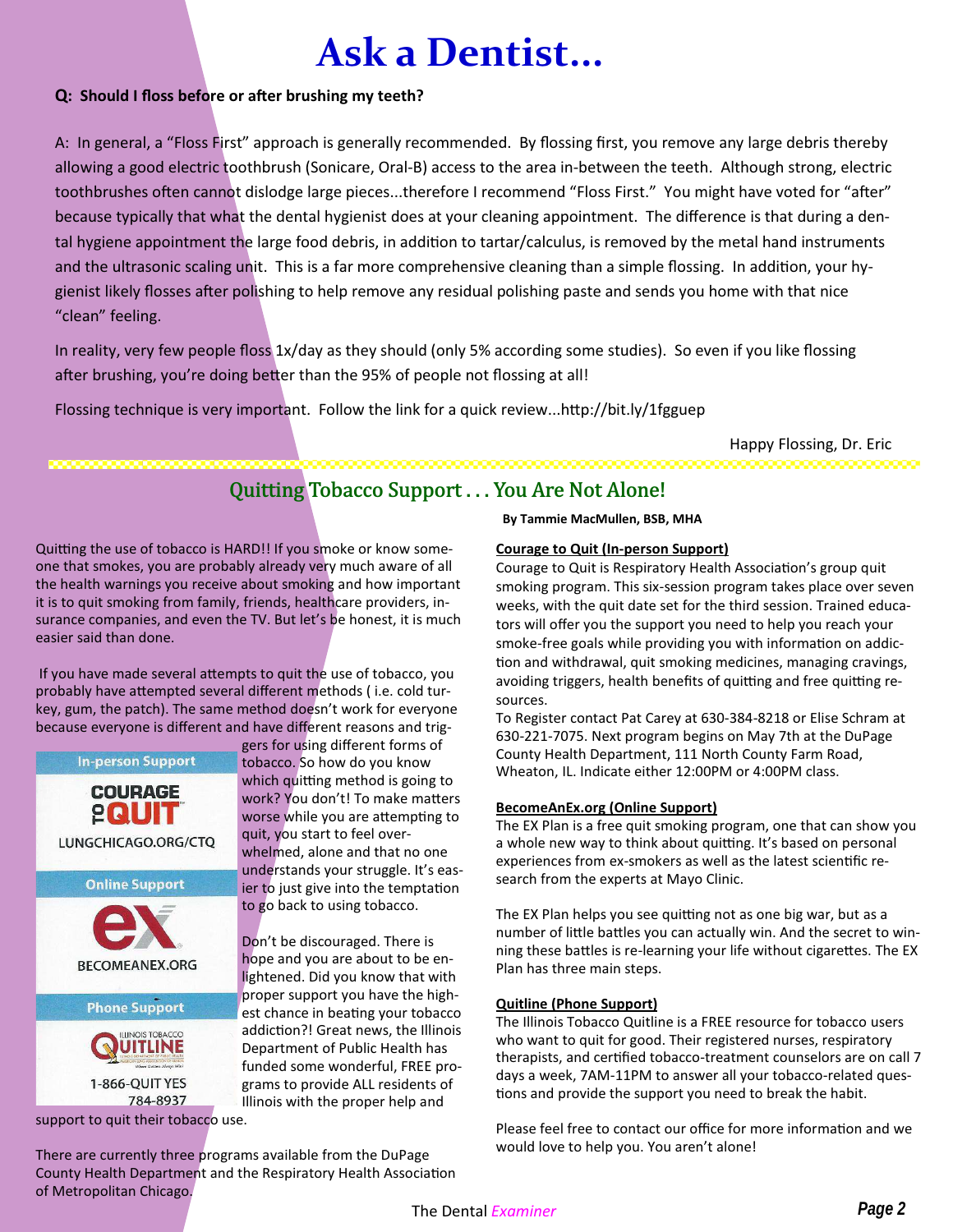## OFFICE NEWS

## Awards

Congratulations to our Dr. Eric Jackson on being awarded Fellowship in the International College of Dentists! This explains the new "FICD" after his name. On Halloween, Dr. Jackson was

one of 290 American dentists to be awarded Fellowship in The International College of Dentistry in New Orleans, LA. The International College of Dentists (ICD) is the oldest and largest international honorary dental organization established in 1928 with only 12,000 members (designated as Fellows) around the globe. Fellowship in the College is extended by invitation only and is granted in recognition of a dentist's "outstanding professional achievement, meritorious service, and dedication to the continued progress of dentistry for the benefit of humankind." The nomination committee cited Dr. Jackson's numerous volunteer activities throughout the dental profession as a primary reason for the accolade. Dr. Jackson is actively committed to providing quality dental care to patients of all income levels and medical condi tions. He has provided free dental services

at The Robert R. McCormick Boys & Girls Club pediatric dental clinic and The Heartland Center for Oral Health (formerly

known as The Spang Center for Oral Health) both located in Uptown Chicago. Until its closing in mid-2011, he routinely volunteered at The DuPage Community Clinic (DCC) in

Wheaton, IL providing free dental care to low income, medically uninsured residents of DuPage County. It was a wonderful organization that served the residents of DuPage County for over 16 years. The Chicago Dental Society Foundation took up the charge and in early 2013, opened The CDS Foundation Dental Clinic to fill the void left by the DCC. Patients who qualify can receive free basic dental care at the clinic in the same manner as the DCC. Dr. Jackson began volunteering his dental services immediately and donates his time regularly to this fantastic clinic. Dr. Jackson is also active with The DuPage County Health Department & Hope's Front Door (formerly The Walk-In Ministry of Hope) offering greatly reduced fee dental work out of our office. He also volunteers his time and provides free dental services at the ISDS Mission of Mercy as well as the ISDS Give Kids a Smile Day. Working with each of these organizations and events has been deeply satisfying and he is always looking for new ways to give

back to those in need in and around DuPage County. Great job Dr. Jackson and congratulations on the accolade!!

-Jennifer McDougall

## **Baby News**

Our Office Manager, Tammie, and her husband, Chris, welcomed their first child and daughter, Morgan, this past November!

> Morgan Born November 13, 2013 7lb 13oz 20 1/2 Inches

22.JamesStewart 18.AudreyHeburn, 19.DusnHoffman, 20.JuliaRoberts, 21.RobertDiNiro, Down: 1.PaulNewman, 2.BetteDavis L. Rivoroman, 9.SeanConnery, 2. ElizabethTaylor, 3. SeanConnery, 9.MarilynMonroe, 13.MusellCrowe

noziodai Abatherine Arrossi 2. Natalieportman, 10. Natalisat 14. Aasuman 17. Aatalien 14. Aatalie Answers Answers<br>The Window Street Micholson, 11. Jackwan, 11. Across: Freeman, 19. SandraBullock, 14. Jackword Answers and A